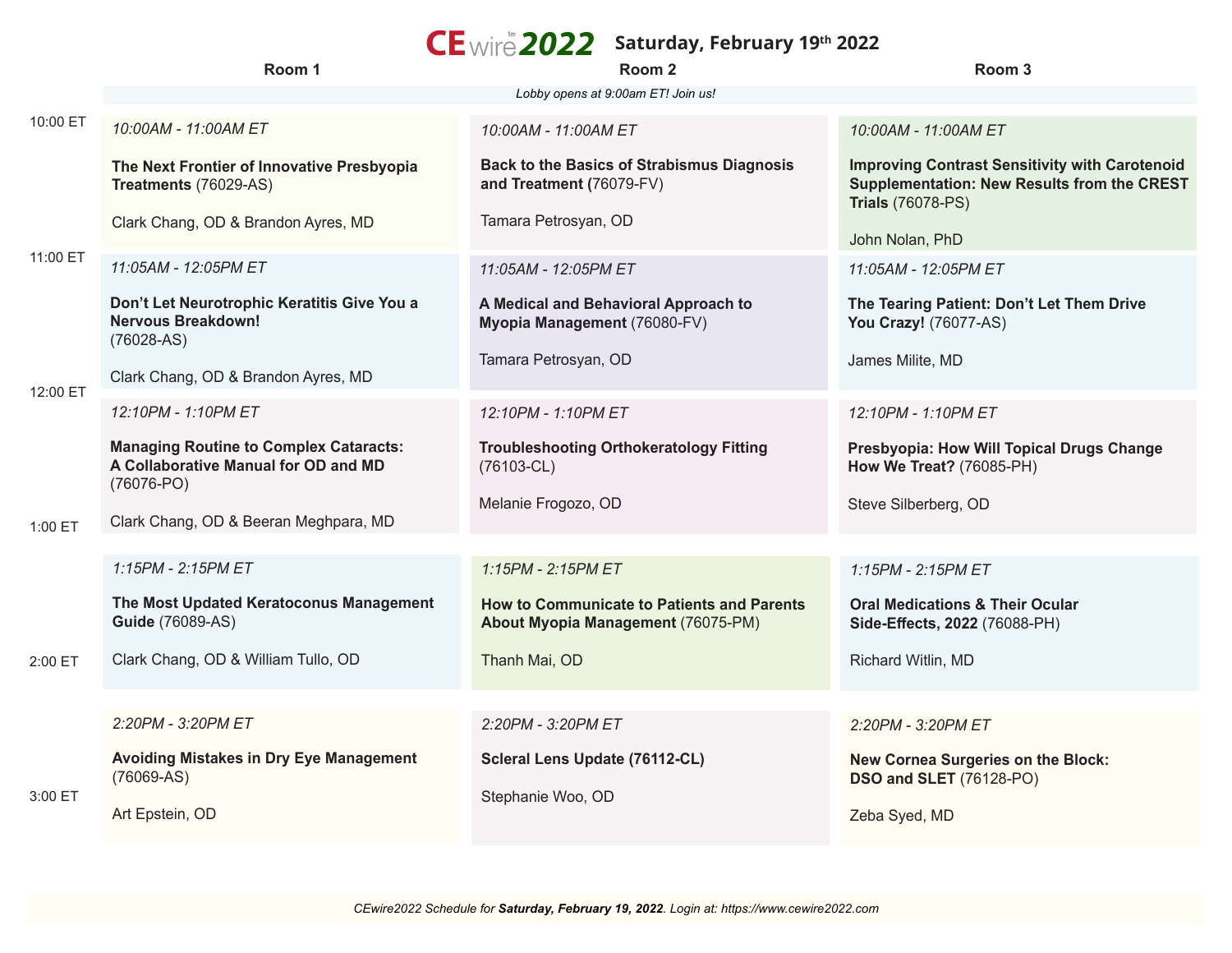## CE wire **2022** Saturday, February 19th 2022

|            | Room 1                                                                                                                                                                   | Room <sub>2</sub>                                                                                                                      | Room 3                                                                                                                        |  |
|------------|--------------------------------------------------------------------------------------------------------------------------------------------------------------------------|----------------------------------------------------------------------------------------------------------------------------------------|-------------------------------------------------------------------------------------------------------------------------------|--|
| 3:00 ET    | Want to take a break? Join us in The LOBBY for Live Interviews with CEwire speakers and vendors.<br>Come in & interact with other attendees, and watch vendor demos! :-) |                                                                                                                                        |                                                                                                                               |  |
| $4:00 E$ T | 3:25PM - 4:25PM ET<br>Drop Less Do More: Dry Eye Therapeutics<br><b>Beyond Artificial Tears (76070-AS)</b><br>Jaime Falco, OD                                            | 3:25PM - 4:25PM ET<br><b>What Pediatricians Know About</b><br>Eye Disease (76031-GO)<br>Scott Barnett, MD                              | $3:25PM - 4:25PM ET$<br><b>Diagnostic Benefit Beyond OCT: Cone</b><br><b>Contrast Testing (76452-TD)</b><br>Pinakin Davey, OD |  |
| 5:00 ET    | 4:30PM - 5:30PM ET<br>Anterior Segment as the Window to<br><b>Systemic Conditions (76062-AS)</b><br>Mile Brujic, OD                                                      | 4:30PM - 6:30PM ET<br>Lights, Camera, Action! Embracing your New<br><b>Role in Ocular Telehealth</b><br>$(76095-GO)$<br>Mike Brown, OD | 4:30PM - 5:30PM ET<br><b>Carotenoids and its Benefits: More than Meets</b><br>the Eyes (76453-TD)<br>Pinakin Davey, OD        |  |
| 6:00 ET    | 5:35PM - 6:35PM ET<br><b>COVID-19: Anterior and Posterior Segment</b><br>Ramifications (76063-SD)<br>Ben Casella, OD                                                     |                                                                                                                                        | 5:35PM - 6:35PM ET<br>Seeing Red: How to Manage Ocular Rosacea<br>$(76073-AS)$<br>Cory Lappin, OD                             |  |
| 7:00 ET    | 6:40PM - 8:40PM ET<br><b>Cannabis, Sensory Systems and</b><br>Neurodegenerative Processes (76139-NO)<br>Denise Valenti, OD                                               | 6:40PM - 8:40PM ET<br><b>Oral Medications in Anterior Segment Disease</b><br>$(76107 - PH)$<br>Steve Sorkin, OD                        | 6:40PM - 7:40PM ET<br><b>New Developments in Glaucoma Therapy</b><br>$(76064 - GL)$<br>Murray Fingeret & Michael Chaglasian   |  |
| 8:00 ET    |                                                                                                                                                                          |                                                                                                                                        | 7:45PM - 8:45PM ET<br><b>Starting Glaucoma Therapy</b><br>$(76065 - GL)$<br>Murray Fingeret & Michael Chaglasian              |  |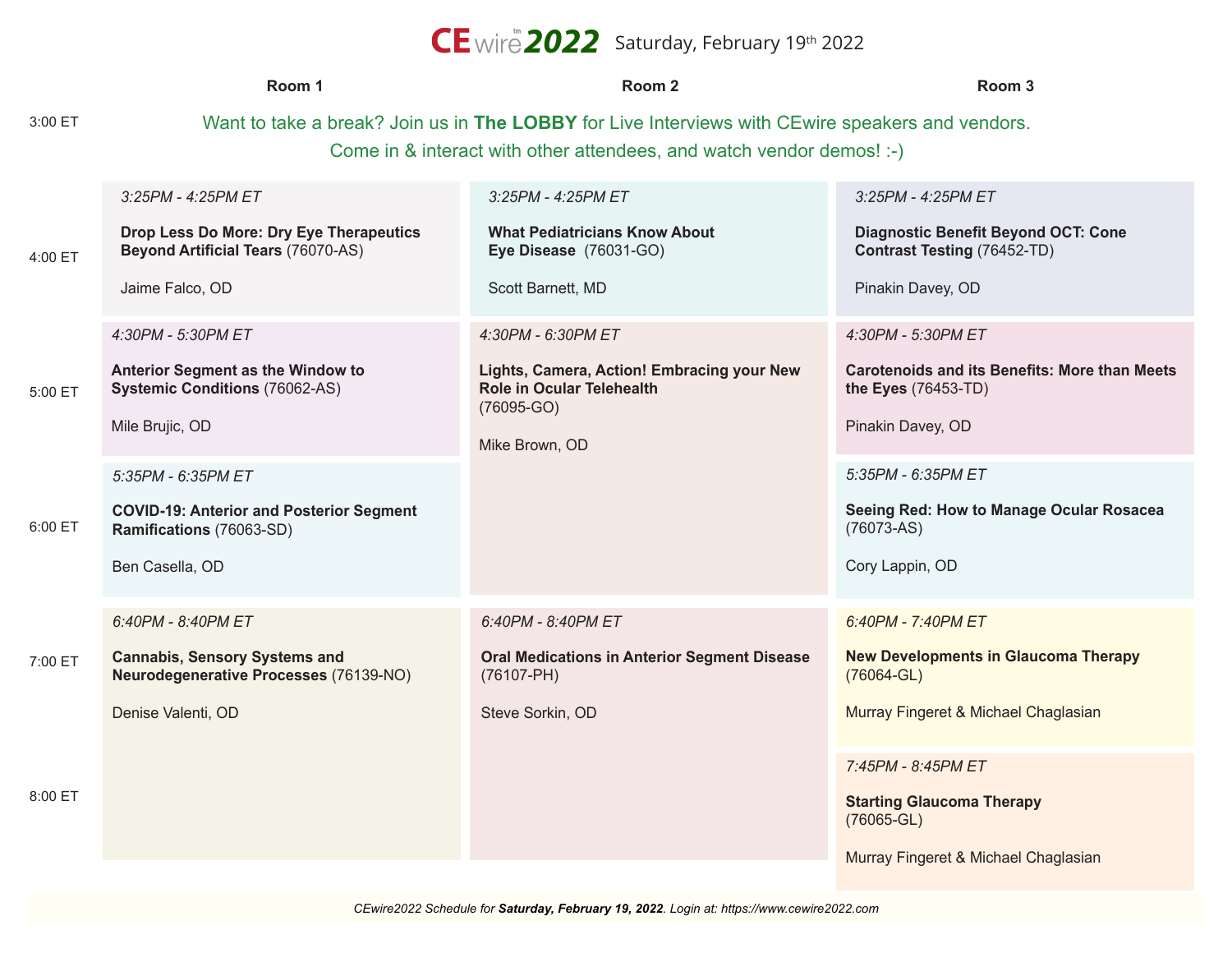## $CE$  wire 2022 Sunday, February 20<sup>th</sup> 2022

|          | Room 1                                                                                               | -- <i>-</i> ---------<br>Room 2                                                                                                   | Room 3                                                                       |
|----------|------------------------------------------------------------------------------------------------------|-----------------------------------------------------------------------------------------------------------------------------------|------------------------------------------------------------------------------|
|          |                                                                                                      | Lobby opens at 9:00am ET! Join us!                                                                                                |                                                                              |
| 10:00 ET | 10:00AM - 11:00AM ET                                                                                 | 10:00AM - 11:00AM ET                                                                                                              | 10:00AM - 11:00AM ET                                                         |
|          | <b>Corneal Dystrophy: A Primer for Primary Care</b><br>$(76083-AS)$                                  | Human Trafficking: What ODs Need to Know<br>in 2022 (76123-PB)                                                                    | <b>Effective Management of the Angle Closure</b><br>Spectrum (76074-GL)      |
| 11:00 ET | Susan Resnick, OD                                                                                    | Lillian Kalaczinski, OD                                                                                                           | Richard Madonna, OD                                                          |
|          | 11:05AM - 1:05PM ET                                                                                  | 11:05AM - 12:05PM ET                                                                                                              | 11:05AM - 12:05PM ET                                                         |
|          | What the \$#!@ Is THAT, and What Do I Do?<br>$(76028-AS)$                                            | Vision Beyond 20/20: Aberrometry and<br><b>Correction of High-Order Aberrations with</b>                                          | What IS a Diabetic Eye Exam? (76092-Sd)                                      |
| 12:00 ET |                                                                                                      | Novel Contact Lens Technologies (76067-GO)                                                                                        | Craig Thomas, OD                                                             |
|          | Mark Friedberg, MD                                                                                   | S. Barry Eiden, OD                                                                                                                |                                                                              |
|          |                                                                                                      | 12:10PM - 1:10PM ET                                                                                                               | 12:10PM - 1:10PM ET                                                          |
|          |                                                                                                      | Keratoconus: A Comprehensive Management<br><b>Approach from Early Diagnosis Through</b>                                           | Is there a Dry Eye in the House? (76093-AS)                                  |
|          |                                                                                                      | Treatment (76103-CL)                                                                                                              | Craig Thomas, OD                                                             |
| 1:00 ET  |                                                                                                      | S. Barry Eiden, OD                                                                                                                |                                                                              |
| 2:00 ET  | 1:10PM - 3:10PM ET                                                                                   | 1:15PM - 2:15PM ET                                                                                                                | 1:15PM - 2:15PM ET                                                           |
|          | Genetics in Eye Care: Confirm. Plan. Treat.<br>$(76030-SD)$<br>Melissa Barnett, OD & John Gelles, OD | When 20/20 Isn't Enough: Cases where Patients<br>Have 20/20 Vision, but there is Still Pathology<br>$(76091-AS)$                  | <b>Deconstructing Progressive Addition Lenses</b><br>$(76086-GO)$            |
|          |                                                                                                      |                                                                                                                                   | Michelle Hoff, OD & Isabel Kazemi, OD                                        |
|          |                                                                                                      | Thuy-Lan Nguyen, OD                                                                                                               |                                                                              |
|          |                                                                                                      | 2:20PM - 3:20PM ET                                                                                                                | 2:20PM - 3:20PM ET                                                           |
|          |                                                                                                      | Specialty Lenses for Kids: Pediatric Aphakia,<br><b>Ortho-K, Peds Keratoconus, Occlusive Contacts</b><br>for Amblyopia (76090-CL) | Demystifying Near Task Specific Lenses for<br><b>Today's Work (76087-GO)</b> |
| 3:00 ET  |                                                                                                      | Thuy-Lan Nguyen, OD                                                                                                               | Michelle Hoff, OD & Isabel Kazemi, OD                                        |